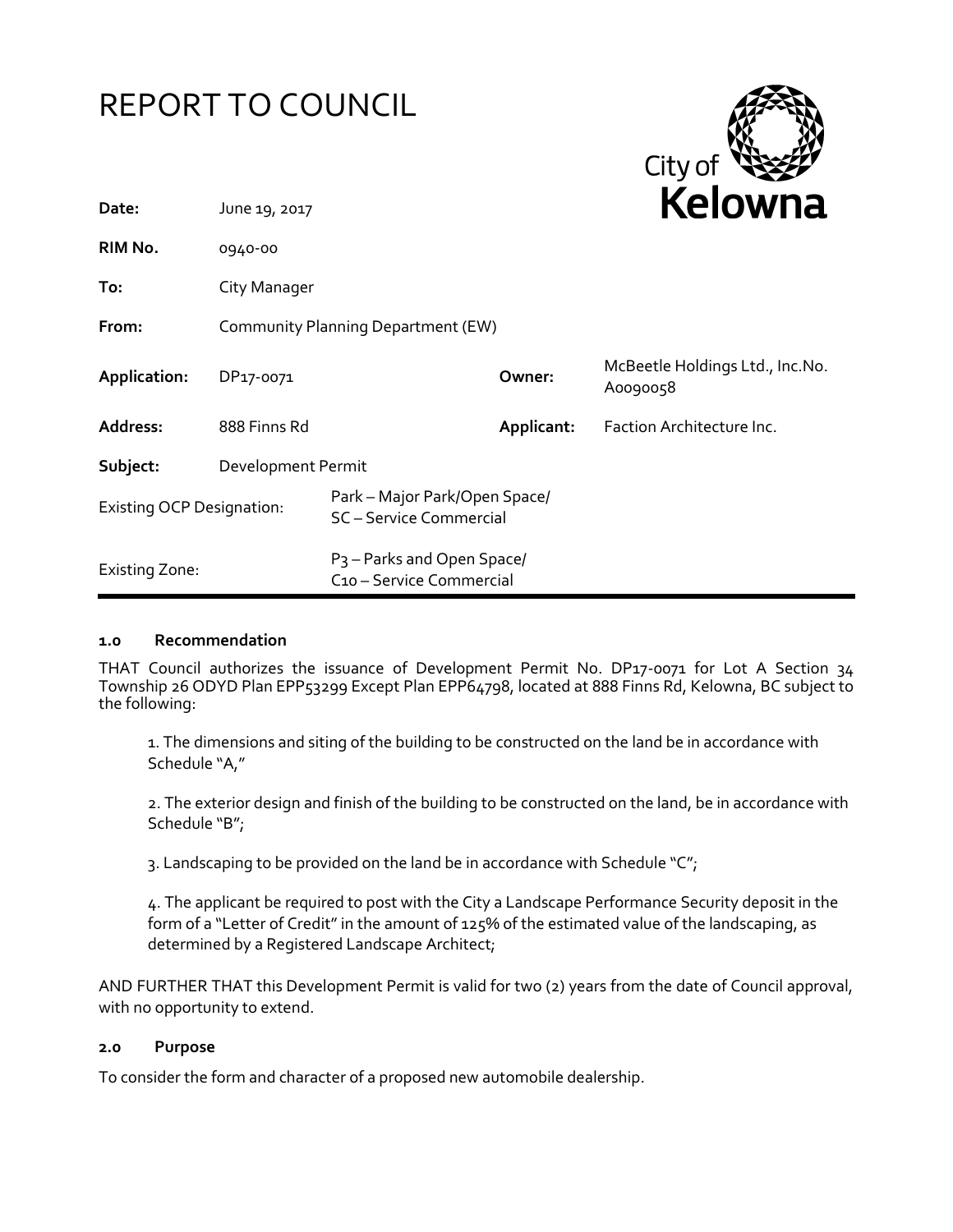## **3.0 Community Planning**

Staff recommend that the Development Permit be authorized by Council. The project fits into the context of the existing area and is consistent with the neighbouring development pattern of automotive dealerships. The developments have provided the City the opportunity to better realign the road network in the area. The proposed building and its site layout complies with the relevant Official Community Plan (OCP) Urban Design Guidelines and is consistent with zoning regulations with no variances required.

## **4.0 Proposal**

## 4.1 Background

The subject property is a hooked parcel across Finns Road. A concurrent subdivision application has been submitted to the City to subdivide the recently approved Porsche dealership from the subject application's Jaguar, Land Rover, and Volvo dealership.

### 4.2 Project Description

The applicant is proposing the construction of a new two storey automotive dealership for Jaguar, Land Rover, and Volvo. The three different tenants will have separate showrooms but will share a common service centre and staff area. Customer and inventory parking is located on the larger, northern portion of the subject property with over-flow and employee parking provided on the smaller, southern portion of the property. The proposed building materials are primarily contemporary grey metal panelling with clear and blue glazing.

## 4.3 Site Context

The subject property is located in the Highway 97 city sector, east of Highway 97 and north of Stremel Rd. The subject property is intersected by Francis Brook and is protected by a previous parkland dedication.

| <b>Orientation</b> | Zoning                                | <b>Land Use</b>                           |
|--------------------|---------------------------------------|-------------------------------------------|
| North              | I <sub>1</sub> - General Industrial   | General Industrial                        |
| East               | I <sub>2</sub> - General Industrial   | General Industrial                        |
|                    | Rui – Large Lot Housing               | Residential                               |
| South              | I2 - General Industrial               | Industrial vehicle and equipment services |
| West               | P <sub>3</sub> – Parks and Open Space | <b>Francis Brook</b>                      |

Specifically, adjacent land uses are as follows: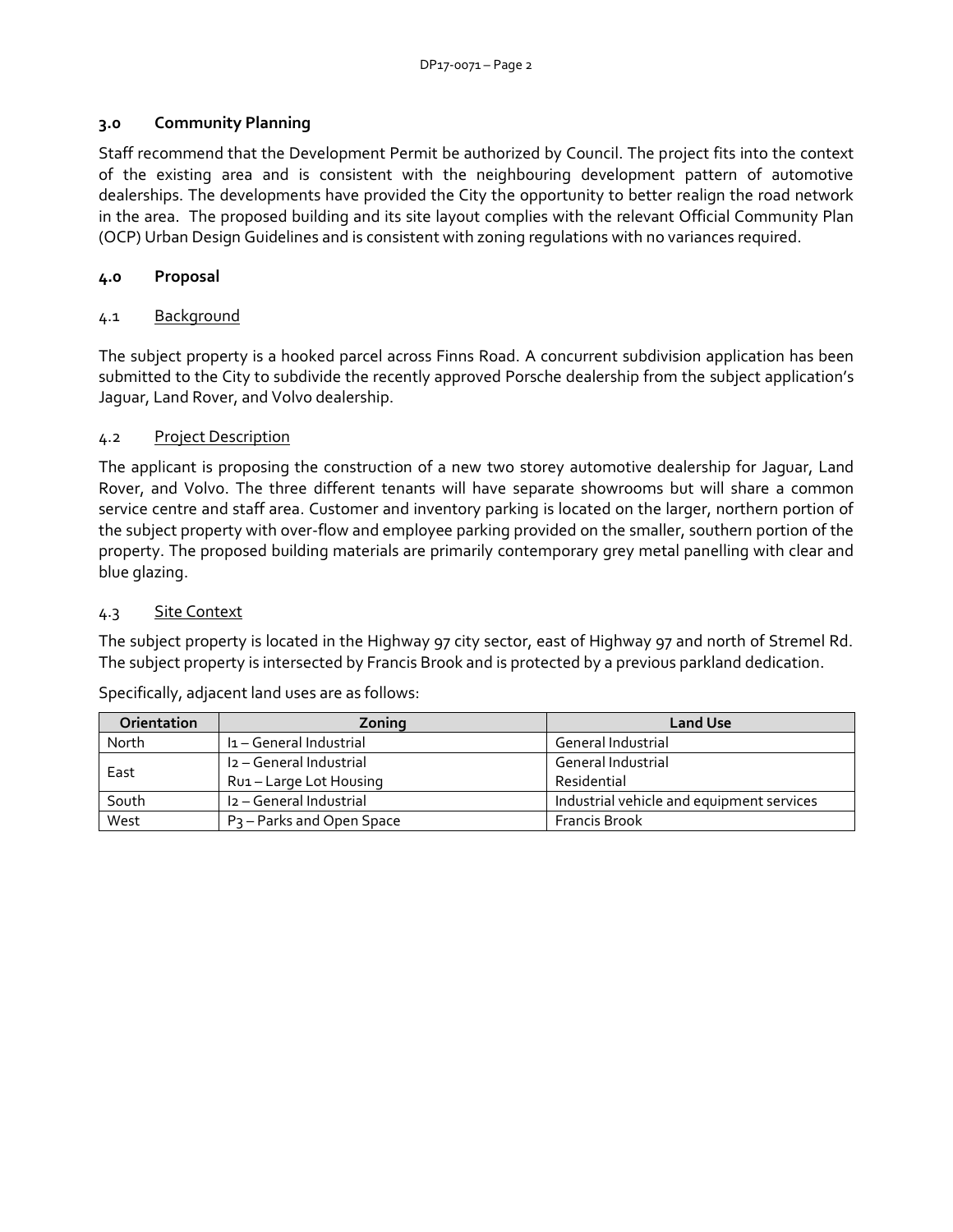# **Subject Property Map:** 888 Finns Rd



## 4.4 Zoning Analysis Table

| <b>Zoning Analysis Table</b>   |                              |                    |  |  |  |
|--------------------------------|------------------------------|--------------------|--|--|--|
| <b>CRITERIA</b>                | <b>C10 ZONE REQUIREMENTS</b> | <b>PROPOSAL</b>    |  |  |  |
| <b>Subdivision Regulations</b> |                              |                    |  |  |  |
| Lot Area                       | 1000 $m2$                    | $8335 \text{ m}^2$ |  |  |  |
| Lot Width                      | 40.0 m                       | >40 m              |  |  |  |
| Lot Depth                      | 30.0 m                       | $>30$ m            |  |  |  |
| <b>Development Regulations</b> |                              |                    |  |  |  |
| Floor Area Ratio               | 0.65                         | 0.32               |  |  |  |
| Site Coverage                  | 60%                          | 26%                |  |  |  |
| Height                         | 12.0m/ 3 storeys             | 9.14m/ 2 storeys   |  |  |  |
| Front Yard                     | 2.0 <sub>m</sub>             | 27 <sub>m</sub>    |  |  |  |
| Side Yard (north)              | o.om                         | 1.7 <sub>m</sub>   |  |  |  |
| Side Yard (south)              | o.om                         | 8.5 <sub>m</sub>   |  |  |  |
| Rear Yard                      | o.om                         | 27 <sub>m</sub>    |  |  |  |
| <b>Other Regulations</b>       |                              |                    |  |  |  |
| Minimum Parking Requirements   | 58 stalls                    | 67 stalls          |  |  |  |
| <b>Bicycle Parking</b>         | Class I: 2                   | Class I: 2         |  |  |  |
|                                | Class II: 16                 | Class II: 16       |  |  |  |
| Loading Space                  | 2 spaces                     | 2 spaces           |  |  |  |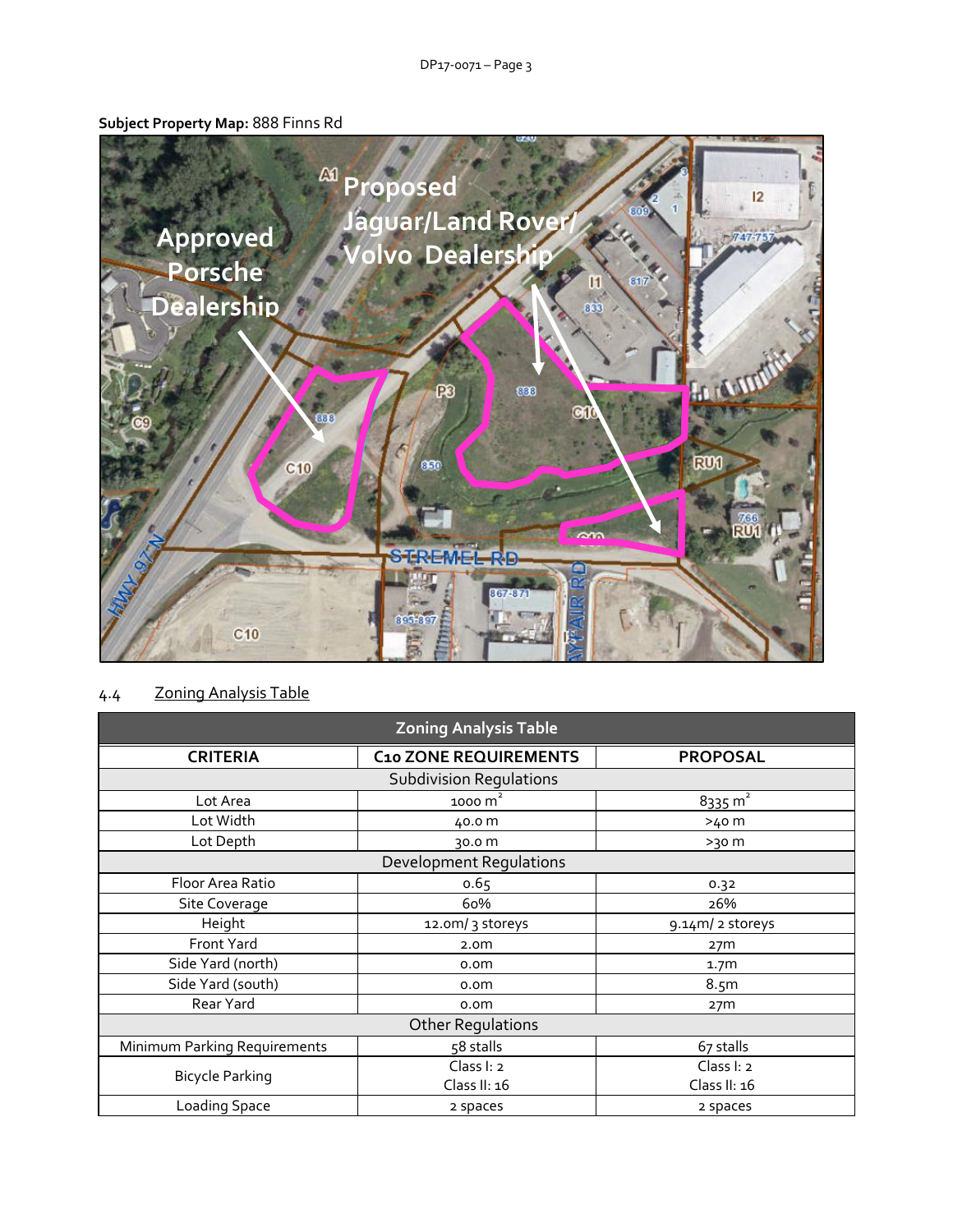#### **5.0 Current Development Policies**

#### 5.1 Kelowna Official Community Plan (OCP)

### **Comprehensive Development Permit Guidelines<sup>1</sup>**

- Emulate desirable form and character of nearby buildings;
- Utilize landscaping treatments to further soften the mass of building form (e.g. strategic placement of trees, shades and vines, trellis and arbours, along with surface materials such as pavers).
- Exterior building materials should be selected for their functional and aesthetic quality, and should exhibit qualities of workmanship, durability, longevity and ease of maintenance.
- Provide visually prominent, accessible, and recognizable entrances through attention to location, details, proportions, materials, and lighting that act to personalize or lend identity to a building.

### **6.0 Technical Comments**

1

### 6.1 Building & Permitting Department

- Development Cost Charges (DCC's) are required to be paid prior to issuance of any Building Permit(s) for new construction
- This building may be required to be sprinklered throughout. It appears that this building has three major occupancies as per the Building Code (BCBC 12). Any proposed deviance from this requirement of BCBC 12 requires an approved alternate solution report to be submitted and approved by the architect of record prior to the release of the Development Permit.
- A Geotechnical report is required to address the sub soil conditions and site drainage at time of building permit application. This property falls within the Mill Creek flood plain bylaw area and compliance is required. Minimum building elevations are required to be established prior to the release of the Development Permit. This minimum Geodetic elevation is required for all habitable spaces. This building may be designed to low, which may affect the form and character of the building.
- A Building Code analysis is required for the structure at time of building permit applications, but the following items may affect the form and character of the building(s):
	- a. The British Columbia Building Code (BCBC 2012) may define this development as two separate buildings with possibly three separate major occupancies ( $D \& E$  in building 1 and  $D \& F_2$  in building  $#_2$ ). If a firewall is to be utilized, a complete building code analysis would be required to be reviewed prior to complete comments (at time of building permit application) being provided for the spatial separation between the two buildings. Fire shutters would be a requirement and hooked to the fire alarm system to allow for the unprotected openings between buildings and a 900mm High noncombustible fire wall must be constructed to separate the two structures. A 900mm high firewall parapet will affect the form and character of the building(s).
	- b. The exits from the building do not appear to meet minimum code requirements (number of exits, travel distance, etc). The code analysis is to contain a plan showing

 $1$  Chapter 14 Section A. Comprehensive Development Permit Area Guidelines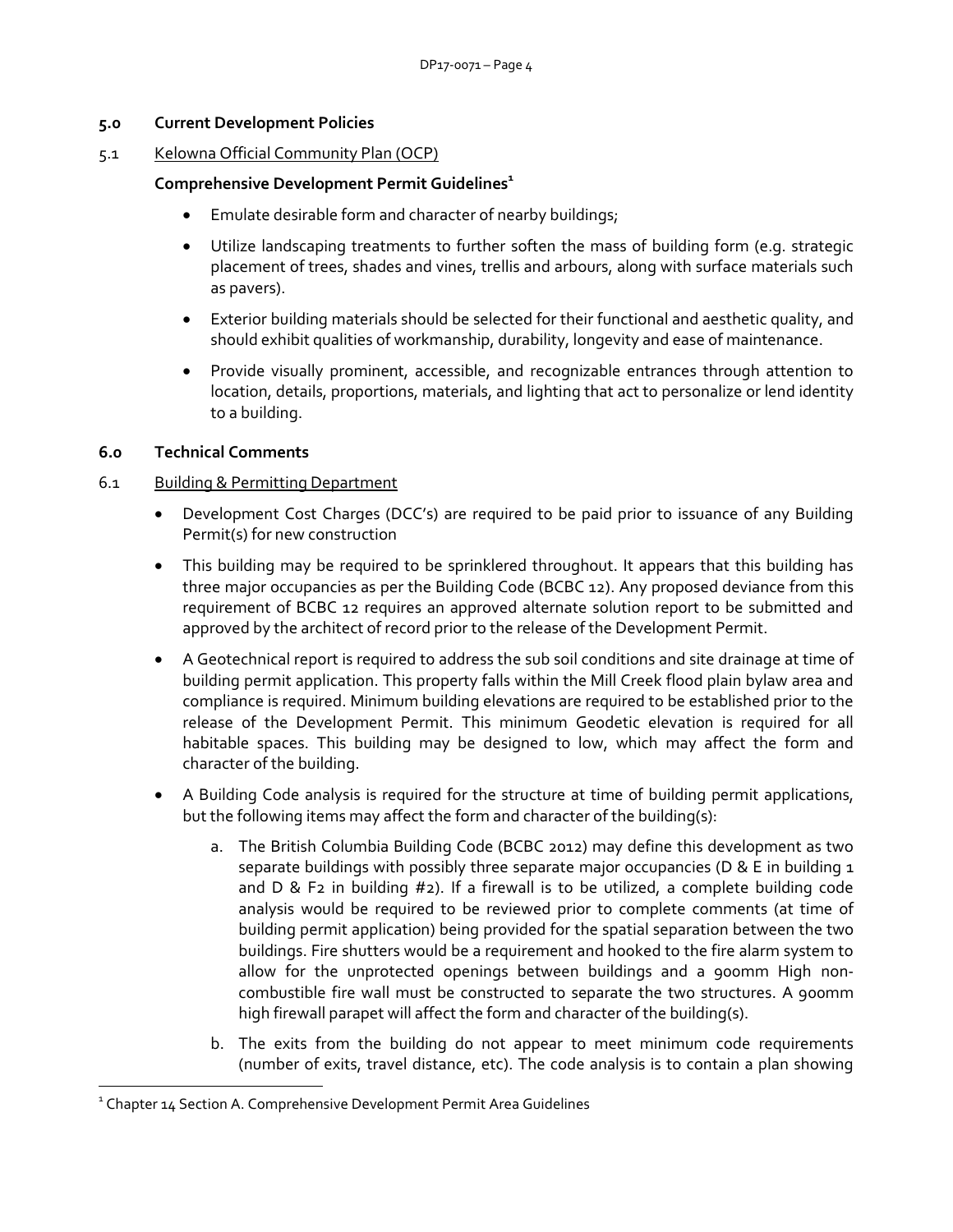travel distances along with a code compliance analysis for the, 2nd floor and rated stairwell exits. This can be submitted at time of building permit application, but additional exterior doors may be required depending on the code analysis, which may affect the form and character of the building(s).

- c. Any security system that limits access to exiting needs to be addressed in the code analysis by the architect.
- d. Access to the roof is required per NFPA and guard rails may be required and should be reflected in the plans if required.
- e. Mechanical Ventilation inlet and exhausts vents are not clearly defined in these drawings. Screening of this equipment may be required and should be addressed as part of the Development permit.
- Size and location of all signage to be clearly defined as part of the development permit
- Fire resistance ratings are required for storage, janitor and/or garbage enclosure and tire storage room(s). The drawings submitted for building permit is to clearly identify how this rating will be achieved and where these area(s) are located. Refer to fire department bylaws for placement of exterior garbage containers in relation to the building.
- Full Plan check for Building Code related issues will be done at time of Building Permit applications. Please indicate how the requirements of Radon mitigation are being applied to this structure
- 6.2 Development Engineering Department
	- All off-site infrastructure and service upgrades are addressed in file S17-0028.

## 6.3 Fire Department

- Construction fire safety plan is required to be submitted and reviewed prior to construction and updated as required. Template at Kelowna.ca
- Should a hydrant be required on this property it shall be operational prior to the start of construction and shall be deemed a private hydrant - 150 L/Sec required
- This building shall be addressed off of the street it is accessed from Porsche has the same address
- A fire safety plan as per section 2.8 BCFC is required at occupancy. The fire safety plan and floor plans are to be submitted for approval in AutoCAD Drawing format on a CD
- Fire Department access is to be met as per BCBC 3.2.5.
- Approved Fire Department steel lock box acceptable to the fire dept. is required by the fire dept. entrance and shall be flush mounted
- All requirements of the City of Kelowna Fire and Life Safety Bylaw 10760 shall be met for communications